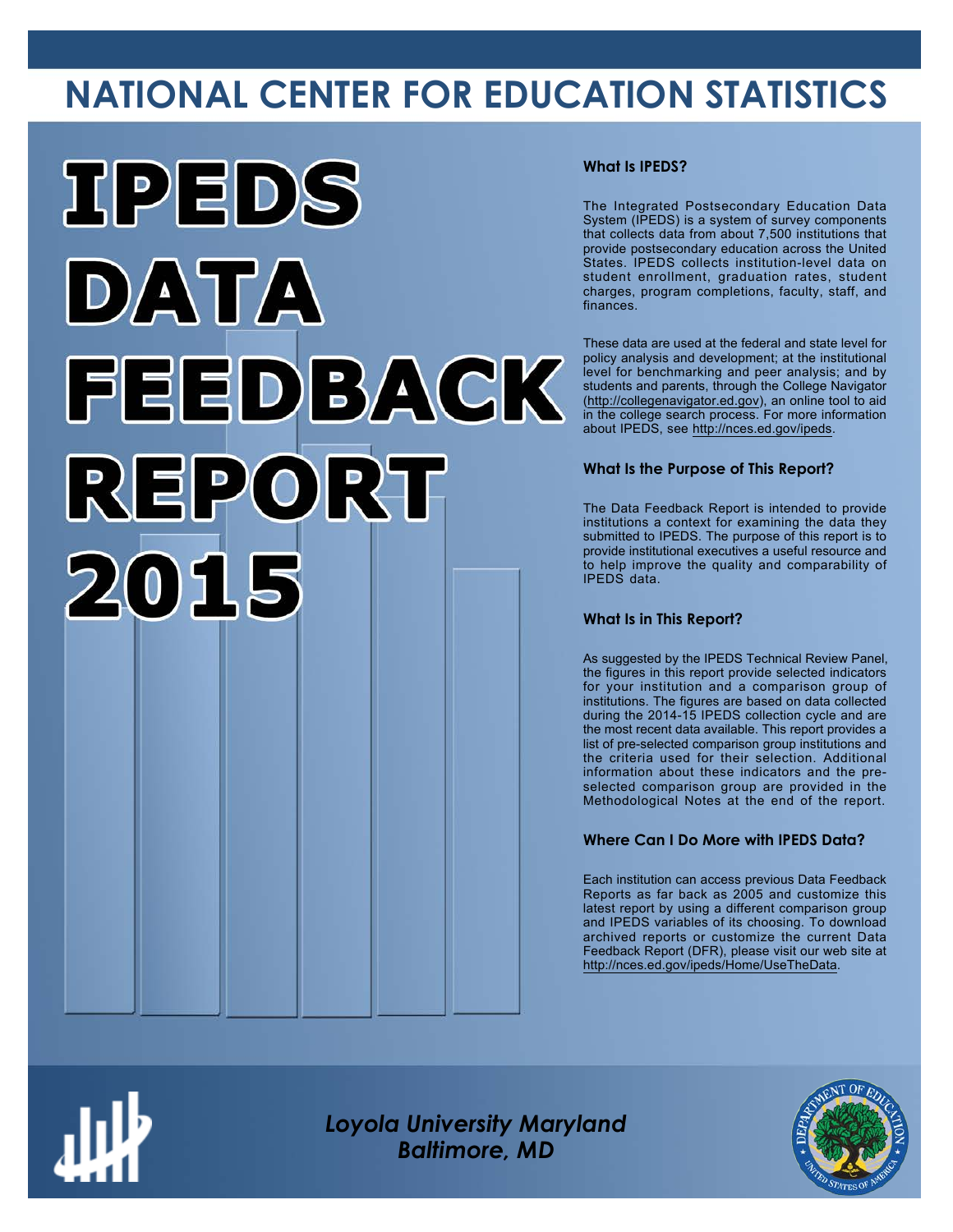#### **COMPARISON GROUP**

Comparison group data are included to provide a context for interpreting your institution's statistics. If your institution did not define a custom comparison group for this report by July 17, NCES selected a comparison group for you. (In this case, the characteristics used to define the comparison group appears below.) The Customize Data Feedback Report functionality on the IPEDS Data Center [\(http://nces.ed.gov/ipeds/datacenter/\)](http://nces.ed.gov/ipeds/datacenter/) can be used to reproduce the figures in this report using different peer groups.

The custom comparison group chosen by Loyola University Maryland includes the following 9 institutions:

- Creighton University (Omaha, NE)
- Fairfield University (Fairfield, CT)
- Gonzaga University (Spokane, WA)
- Loyola Marymount University (Los Angeles, CA)
- Providence College (Providence, RI)
- Saint Joseph's University (Philadelphia, PA)
- Santa Clara University (Santa Clara, CA)
- Villanova University (Villanova, PA)
- Xavier University (Cincinnati, OH)

#### **The figures in this report have been organized and ordered into the following topic areas:**

- 1) Admissions (only for non-open-admissions schools),
- 2) Student Enrollment,
- 3) Awards,
- 4) Charges and Net Price,
- 5) Student Financial Aid,
- 6) Military Benefits\*, 7) Retention and Graduation Rates,
- 8) Finance,
- 9) Staff, and
- 10) Libraries\*.
- 

\*These figures only appear in customized Data Feedback Reports (DFR), which are available through Use the Data portal on the IPEDS website.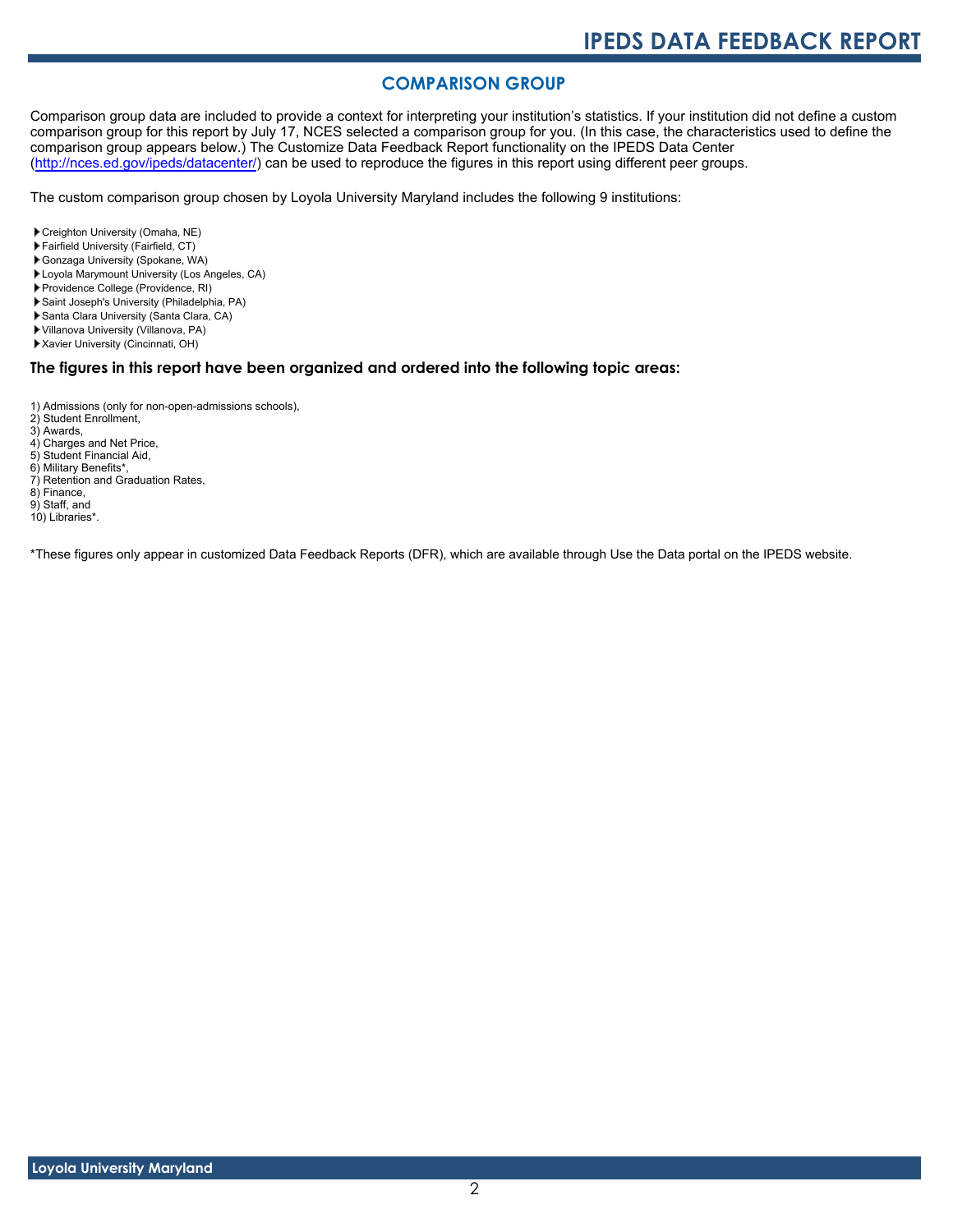**Figure 1. Number of first-time undergraduate students who applied, were admitted, and enrolled full and part time: Fall 2014**



NOTE: Admissions data are presented only for institutions that do not have an open admission policy, and apply to first-time, degree/certificate-seeking undergraduate students only. For details, see the Methodological Notes. N is the number of institutions in the comparison group.

SOURCE: U.S. Department of Education, National Center for Education Statistics, Integrated Postsecondary Education Data System (IPEDS): Winter 2014-15, Admissions component.





NOTE: Admissions data are presented only for institutions that do not have an open admission policy, and apply to first-time, degree/certificate-seeking undergraduate students only. For details, see the Methodological Notes. Median values for the comparison group will not add to 100%. See "Use of Median Values for Comparison Group" for how median values are determined. N is the number of institutions in the comparison group.

SOURCE: U.S. Department of Education, National Center for Education Statistics, Integrated Postsecondary Education Data System (IPEDS): Winter 2014-15, Admissions component.

#### **Figure 3. Percent of all students enrolled, by race/ethnicity, and percent of students who are women: Fall 2014**



Your institution Comparison Group Median (N=9)

NOTE: For more information about disaggregation of data by race and ethnicity, see the Methodological Notes. Median values for the comparison group will not add to 100%. See "Use of Median Values for Comparison Group" for how median values are determined. N is the number of institutions in the comparison group. SOURCE: U.S. Department of Education, National Center for Education Statistics, Integrated Postsecondary Education Data System (IPEDS): Spring 2014, Fall Enrollment component.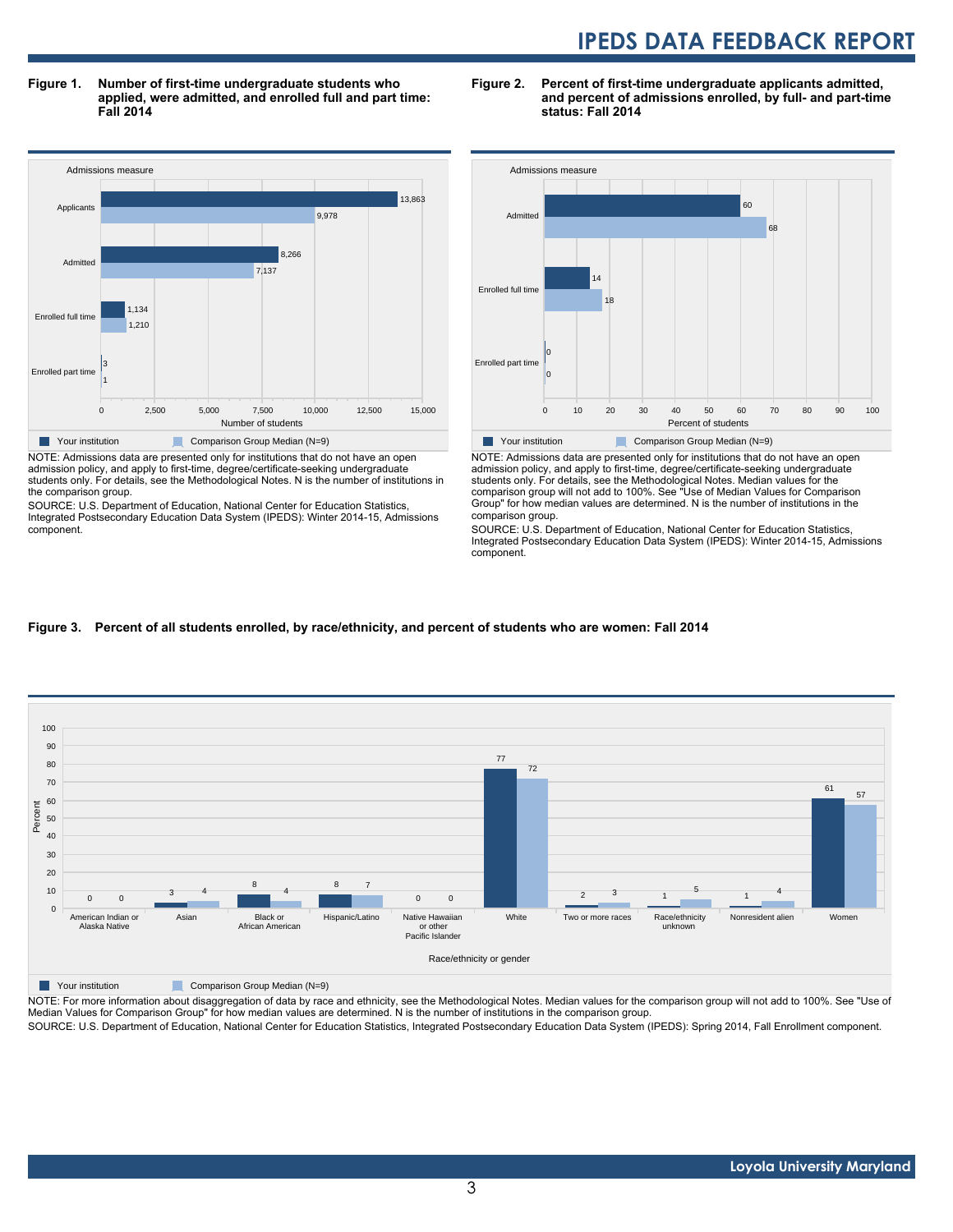**Figure 4. Unduplicated 12-month headcount of all students and of undergraduate students (2013-14), total FTE enrollment (2013-14), and full- and part-time fall enrollment (Fall 2014)**



NOTE: For details on calculating full-time equivalent (FTE) enrollment, see Calculating FTE in the Methodological Notes. Total headcount, FTE, and full- and part-time fall enrollment include both undergraduate and postbaccalaureate students, when applicable. N is the number of institutions in the comparison group.

SOURCE: U.S. Department of Education, National Center for Education Statistics, Integrated Postsecondary Education Data System (IPEDS): Fall 2014, 12-month Enrollment component and Spring 2015, Fall Enrollment component.

#### **Figure 6. Academic year tuition and required fees for full-time, first-time degree/certificate-seeking undergraduates: 2011-12 to 2014-15**



NOTE: The tuition and required fees shown here are the lowest reported from the categories of in-district, in-state, and out-of-state. N is the number of institutions in the comparison group.

SOURCE: U.S. Department of Education, National Center for Education Statistics, Integrated Postsecondary Education Data System (IPEDS): Fall 2014, Institutional Characteristics component.

**Figure 5. Number of degrees awarded, by level: 2013-14**



NOTE: For additional information about postbaccalaureate degree levels, see the Methodology Notes. N is the number of institutions in the comparison group. SOURCE: U.S. Department of Education, National Center for Education Statistics, Integrated Postsecondary Education Data System (IPEDS): Fall 2014, Completions component.

#### **Figure 7. Average net price of attendance for full-time, first-time degree/certificate-seeking undergraduate students receiving grant or scholarship aid: 2011-12 to 2013-14**



NOTE: Average net price is for full-time, first-time degree/certificate-seeking undergraduate students and is generated by subtracting the average amount of federal, state/local government, and institutional grant and scholarship aid from the total cost of attendance. Total cost of attendance is the sum of published tuition and required fees, books and supplies, and the average room and board and other expenses. For details, see the Methodological Notes. N is the number of institutions in the comparison group. SOURCE: U.S. Department of Education, National Center for Education Statistics, Integrated Postsecondary Education Data System (IPEDS): Fall 2014, Institutional Characteristics component; Winter 2014-15, Student Financial Aid component.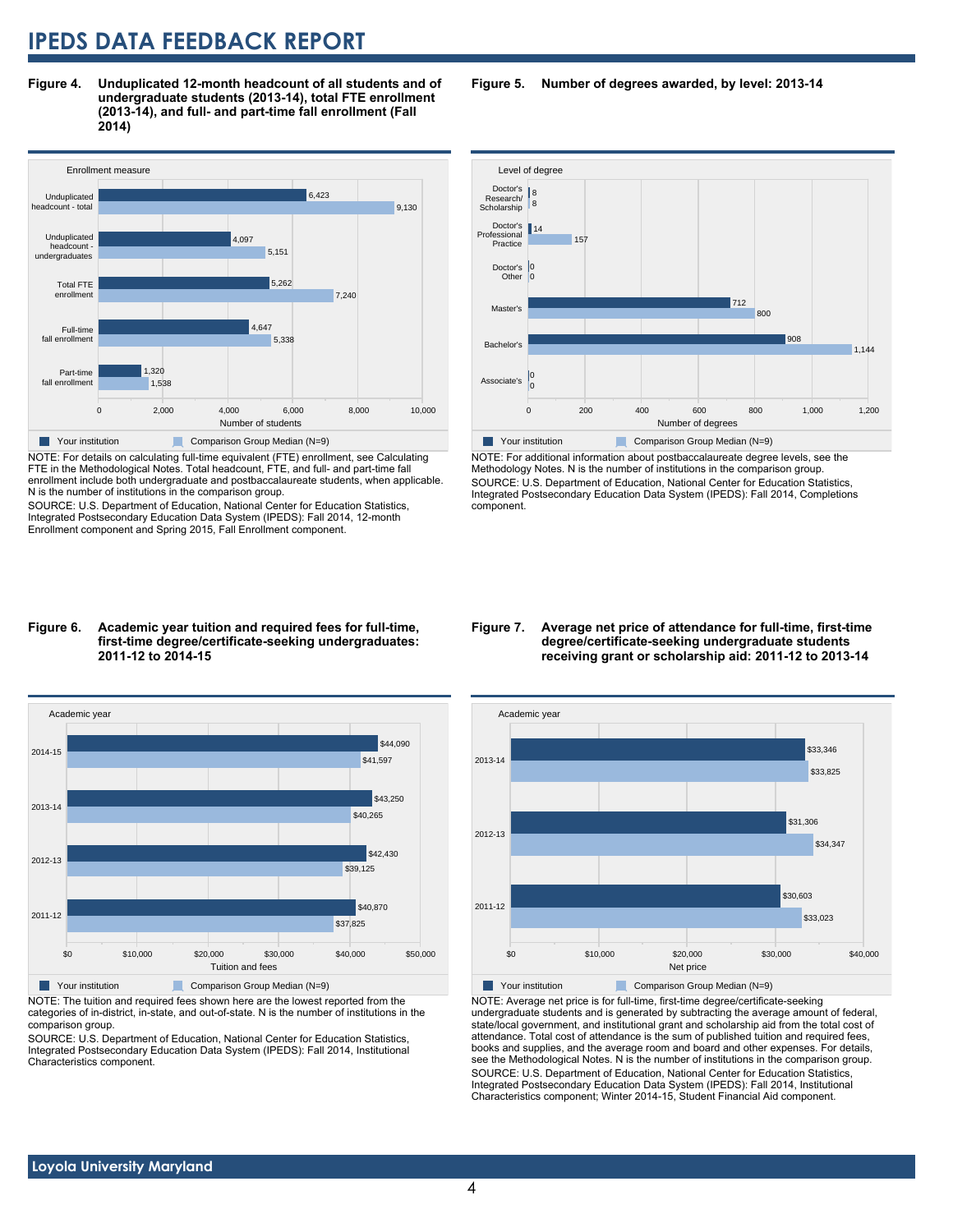**Figure 8. Percent of full-time, first-time degree/certificate-seeking undergraduate students who received grant or scholarship aid from the federal government, state/local government, or the institution, or loans, by type of aid: 2013-14**



NOTE: Any grant aid above includes grant or scholarship aid from the federal government, state/local government, or the institution. Federal grants includes Pell grants and other federal grants. Any loans includes federal loans and other loans to students. For details on how students are counted for financial aid reporting, see Cohort Determination in the Methodological Notes. N is the number of institutions in the comparison group. SOURCE: U.S. Department of Education, National Center for Education Statistics, Integrated Postsecondary Education Data System (IPEDS): Winter 2014-15, Student Financial Aid component.

#### **Figure 9. Average amounts of grant or scholarship aid from the federal government, state/local government, or the institution, or loans received for full-time, first-time degree/certificate-seeking undergraduate students, by type of aid: 2013-14**



NOTE: Any grant aid above includes grant or scholarship aid from the federal government, state/local government, or the institution. Federal grants includes Pell grants and other federal grants. Any loans includes federal loans and other loans to students. Average amounts of aid were calculated by dividing the total aid awarded by the total number of recipients in each institution. N is the number of institutions in the comparison group. SOURCE: U.S. Department of Education, National Center for Education Statistics, Integrated Postsecondary Education Data System (IPEDS): Winter 2014-15, Student Financial Aid component.

#### **Figure 10. Percent of all undergraduates receiving aid, by type of aid: 2013-14**



NOTE: Any grant aid above includes grant or scholarship aid from the federal government, state/local government, the institution, or other sources. Federal loans includes only federal loans to students. N is the number of institutions in the comparison group. SOURCE: U.S. Department of Education, National Center for Education Statistics, Integrated Postsecondary Education Data System (IPEDS): Winter 2014-15, Student Financial Aid component.

#### **Figure 11. Average amount of aid received by all undergraduates, by type of aid: 2013-14**



NOTE: Any grant aid above includes grant or scholarship aid from the federal government, state/local government, the institution, or other sources. Federal loans includes federal loans to students. Average amounts of aid were calculated by dividing the total aid awarded by the total number of recipients in each institution. N is the number of institutions in the comparison group.

SOURCE: U.S. Department of Education, National Center for Education Statistics, Integrated Postsecondary Education Data System (IPEDS): Winter 2014-15, Student Financial Aid component.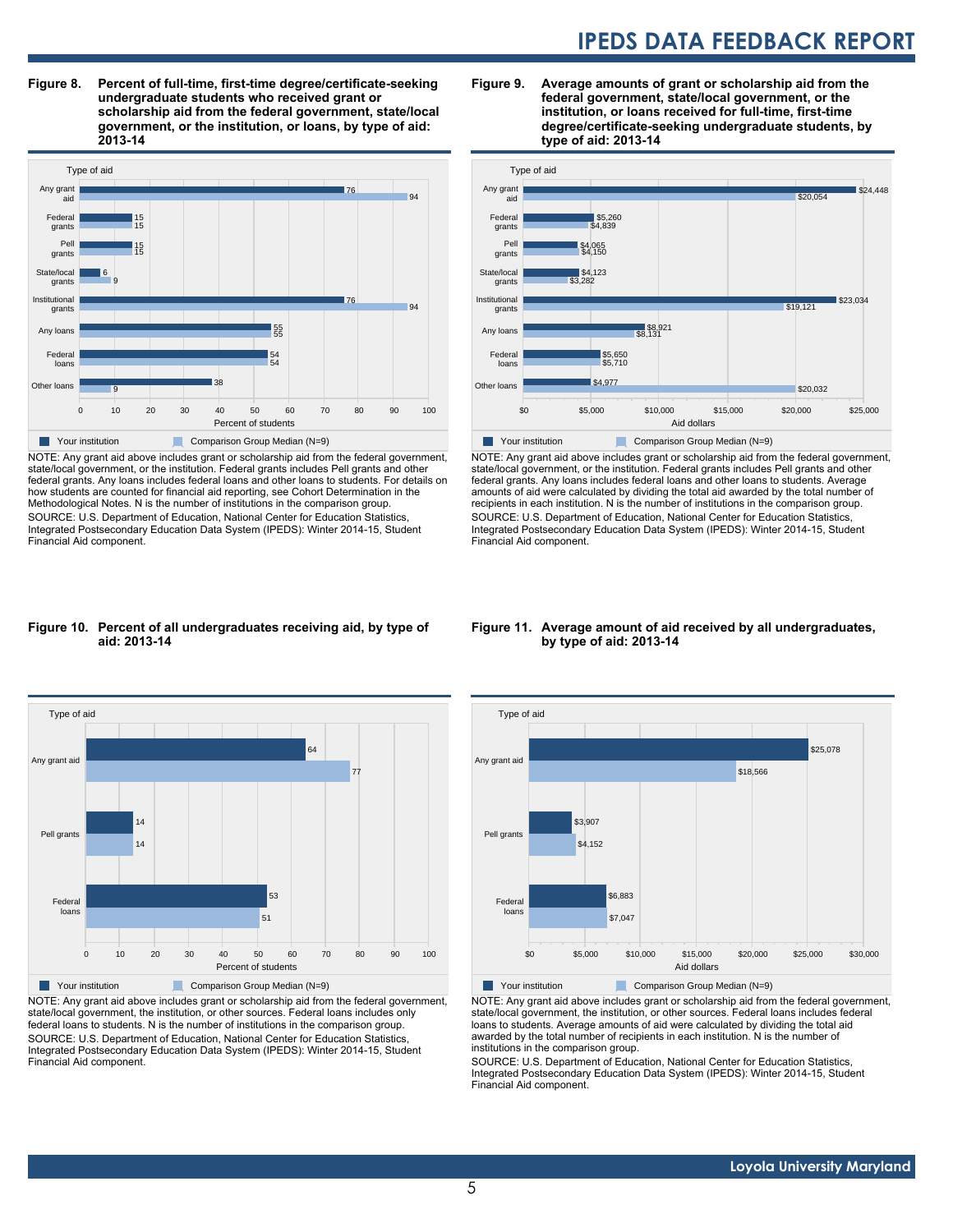**Figure 12. Graduation rate and transfer-out rate (2008 cohort); graduation rate cohort as a percent of total entering students and retention rates of first-time students (Fall 2014)**



NOTE: Graduation rate cohort includes all full-time, first-time degree/certificate-seeking undergraduate students. Graduation and transfer-out rates are the Student Right-to-Know rates. Only institutions with mission to prepare students to transfer are required to report transfer out. Retention rates are measured from the fall of first enrollment to the following fall. Four-year institutions report retention rates for students seeking a bachelor's degree. For more details, see the Methodological Notes. N is the number of institutions in the comparison group. Medians are not reported for comparison groups with less than three values.

SOURCE: U.S. Department of Education, National Center for Education Statistics, Integrated Postsecondary Education Data System (IPEDS): Winter 2014-15, Graduation Rates component and Spring 2014, Fall Enrollment component.





NOTE: The 6-year graduation rate is the Student Right-to-Know (SRK) rate; the 4- and 8 year rates are calculated using the same methodology. For details, see the Methodological Notes. N is the number of institutions in the comparison group. SOURCE: U.S. Department of Education, National Center for Education Statistics, Integrated Postsecondary Education Data System (IPEDS): Winter 2014-15, 200% Graduation Rates component.





**Table 7 Your institution** Comparison Group Median

NOTE: For more information about disaggregation of data by race and ethnicity, see the Methodological Notes. The graduation rates are the Student Right-to-Know (SRK) rates. Median values for the comparison group will not add to 100%. N is the number of institutions in the comparison group.

SOURCE: U.S. Department of Education, National Center for Education Statistics, Integrated Postsecondary Education Data System (IPEDS): Winter 2014-15, Graduation Rates component.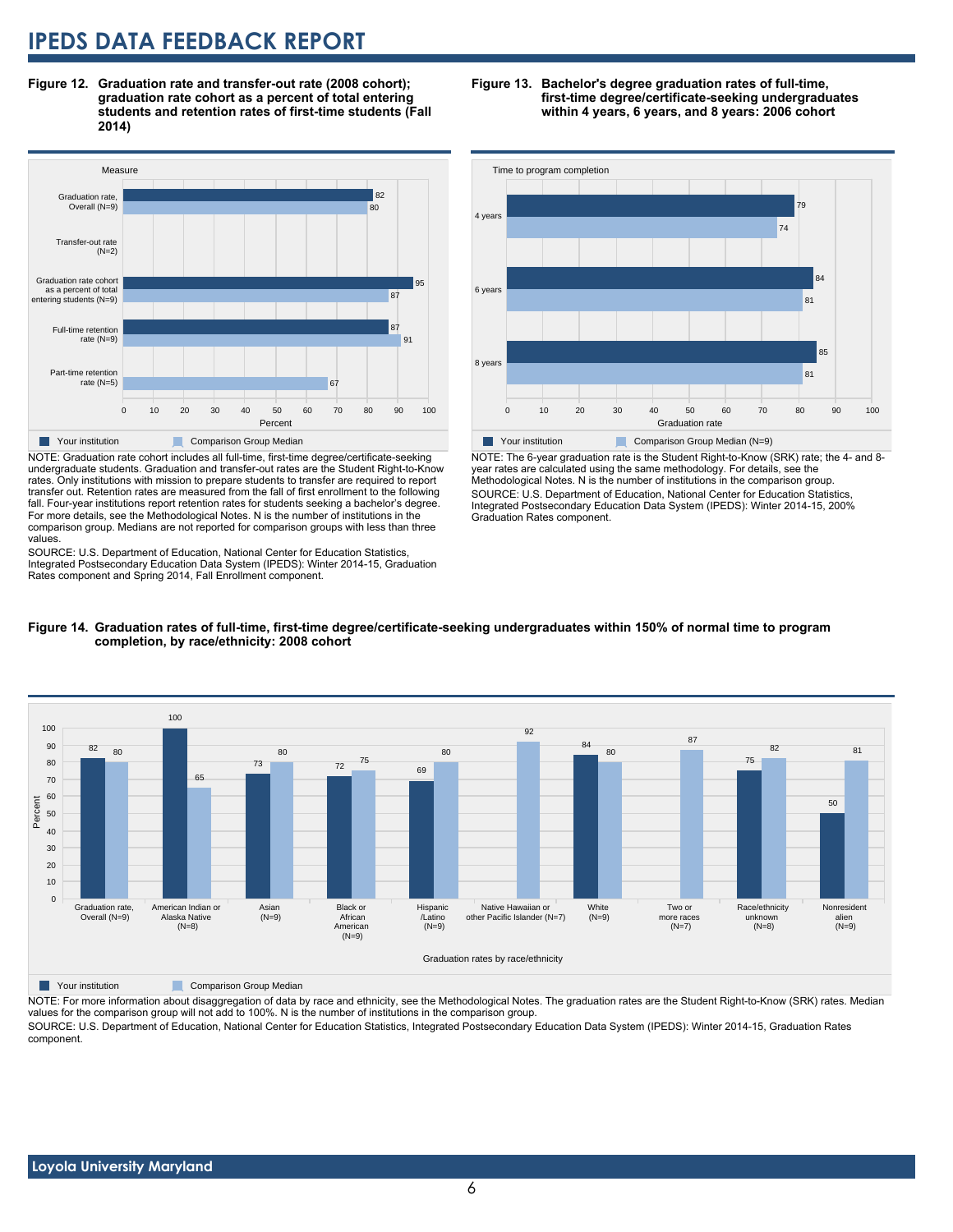**Figure 15. Percent distribution of core revenues, by source: Fiscal year 2014**

**Figure 16. Core expenses per FTE enrollment, by function: Fiscal year 2014**



NOTE: The comparison group median is based on those members of the comparison group that report finance data using the same accounting standards as the comparison institution. For a detailed definition of core revenues, see the Methodological Notes. N is the number of institutions in the comparison group.

SOURCE: U.S. Department of Education, National Center for Education Statistics, Integrated Postsecondary Education Data System (IPEDS): Spring 2014, Finance component.



NOTE: Expenses per full-time equivalent (FTE) enrollment, particularly instruction, may be inflated because finance data includes all core expenses while FTE reflects credit activity only. For details on calculating FTE enrollment and a detailed definition of core expenses, see the Methodological Notes. N is the number of institutions in the comparison group. SOURCE: U.S. Department of Education, National Center for Education Statistics, Integrated Postsecondary Education Data System (IPEDS): Fall 2014, 12-month Enrollment component and Spring 2015, Finance component.

#### **Figure 17. Full-time equivalent staff, by occupational category: Fall 2014**



NOTE: Graduate assistants are not included. For calculation details, see the Methodological Notes. N is the number of institutions in the comparison group. SOURCE: U.S. Department of Education, National Center for Education Statistics, Integrated Postsecondary Education Data System (IPEDS): Spring 2014, Human Resources component.

#### **Figure 18. Average salaries of full-time instructional non-medical staff equated to 9-month contracts, by academic rank: Academic year 2014-15**



NOTE: Average salaries of full-time instructional non-medical staff equated to 9-month contracts was calculated by multiplying the average monthly salary by 9. The average monthly salary was calculated by dividing the total salary outlays by the total number of months covered by staff on 9, 10, 11 and 12-month contracts. Medians are not reported for comparison groups with less than three values.

SOURCE: U.S. Department of Education, National Center for Education Statistics, Integrated Postsecondary Education Data System (IPEDS): Spring 2014, Human Resources component.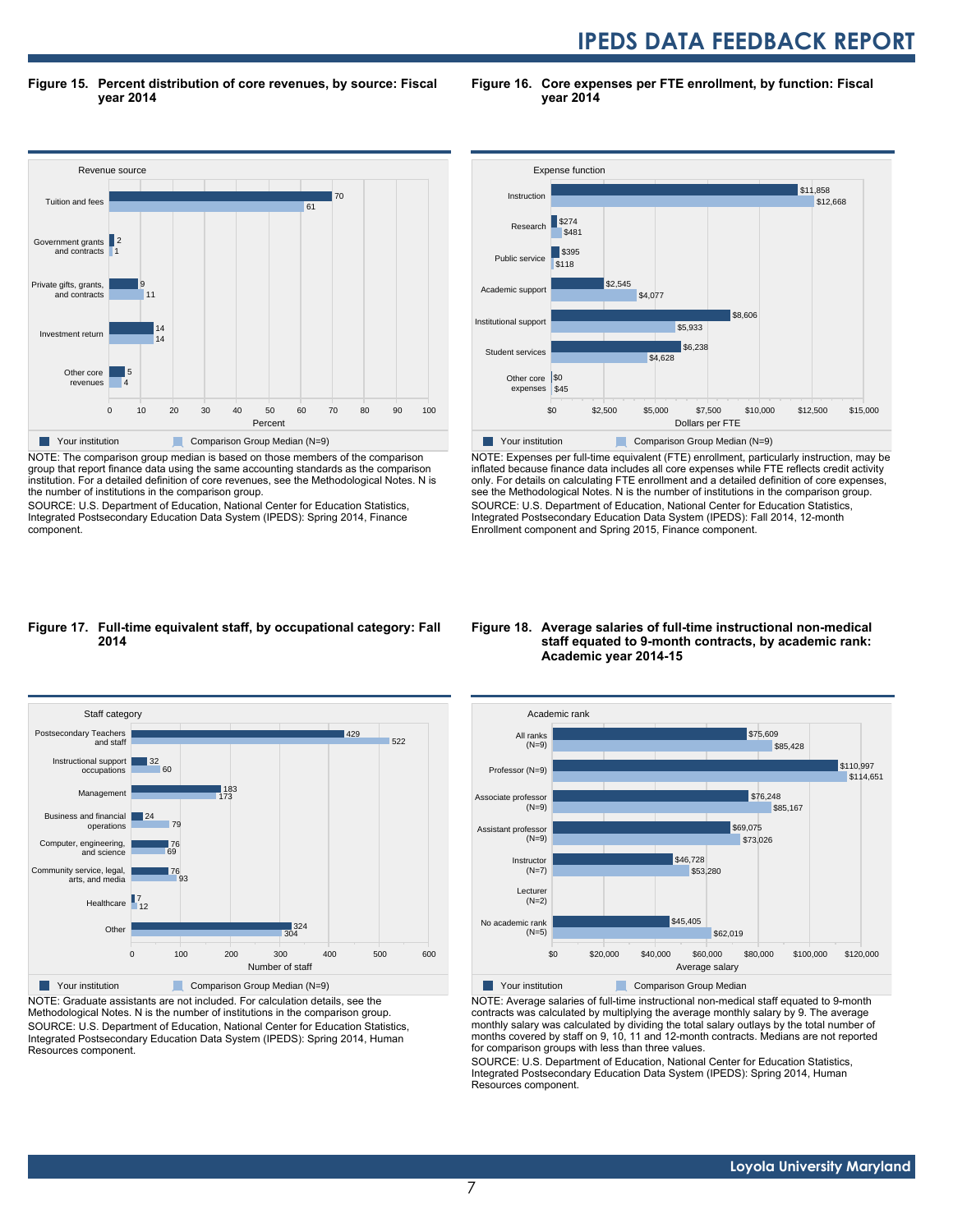### **METHODOLOGICAL NOTES**

#### **Overview**

This report is based on data supplied by institutions to IPEDS during the 2014-15 data collection year. Response rates exceeded 99% for most surveys. Detailed response tables are included in IPEDS First Look reports, which can be found at [http://nces.ed.gov/pubsearch/getpubcats.asp?sid=010.](http://nces.ed.gov/pubsearch/getpubcats.asp?sid=010)

#### **Use of Median Values for Comparison Group**

The value for the comparison institution is compared to the median value for the comparison group for each statistic included in the figure. If more than one statistic is presented in a figure, the median values are determined separately for each indicator or statistic. Medians are not reported for comparison groups with fewer than three values. Where percentage distributions are presented, median values may not add to 100%. To access all the data used to create the figures included in this report, go to 'Use the Data' portal on the IPEDS website ([http://nces.ed.gov/ipeds\)](http://nces.ed.gov/ipeds).

#### **Missing Statistics**

If a statistic is not reported for your institution, the omission indicates that the statistic is not relevant to your institution and the data were not collected. Not all notes may be applicable to your report.

#### **Use of Imputed Data**

All IPEDS data are subject to imputation for total (institutional) and partial (item) nonresponse. If necessary, imputed values were used to prepare your report.

#### **Data Confidentiality**

IPEDS data are not collected under a pledge of confidentiality.

#### **Disaggregation of Data by Race/Ethnicity**

When applicable, some statistics are disaggregated by race/ethnicity. Data disaggregated by race/ethnicity have been reported using the 1997 Office of Management and Budget categories. Detailed information about the race/ethnicity categories can be found at <http://nces.ed.gov/ipeds/reic/resource.asp>.

#### **Cohort Determination for Reporting Student Financial Aid and Graduation Rates**

Student cohorts for reporting Student Financial Aid and Graduation Rates data are based on the reporting type of the institution. For institutions that report based on an academic year (those operating on standard academic terms), student counts and cohorts are based on fall term data. Student counts and cohorts for program reporters (those that do not operate on standard academic terms) are based on unduplicated counts of students enrolled during a full 12-month period.

#### **Description of Statistics Used in the Figures**

#### *Admissions and Test Score Data*

Admissions and test score data are presented only for institutions that do not have an open admission policy, and apply to first-time, degree/certificate-seeking undergraduate students only. Applicants include only those students who fulfilled all requirements for consideration for admission and who were notified of one of the following actions: admission, non-admission, placement on a wait list, or application withdrawn (by applicant or institution). Admitted applicants (admissions) include wait-listed students who were subsequently offered admission. Early decision, early action, and students who began studies during the summer prior to the fall reporting period are included. For customized Data Feedback Reports, test scores are presented only if they are required for admission.

#### *Average Institutional Net Price*

Average net price is calculated for full-time, first-time degree/certificateseeking undergraduates who were awarded grant or scholarship aid from the federal government, state/local government, or the institution anytime during the full aid year. For public institutions, this includes only students who paid the in-state or in-district tuition rate. Other sources of grant aid are excluded. Average net price is generated by subtracting the average amount of federal, state/local government, and institutional grant and scholarship aid from the total cost of attendance. Total cost of attendance is the sum of published tuition and required fees, books and supplies, and the average room and board and other expenses.

For the purpose of the IPEDS reporting, aid received refers to financial aid that was awarded to, and accepted by, a student. This amount may differ from the aid amount that is disbursed to a student.

#### *Core Revenues*

Core revenues for public institutions reporting under GASB standards include tuition and fees; state and local appropriations; government grants and contracts; private gifts, grants, and contracts; sales and services of educational activities; investment income; other operating and nonoperating sources; and other revenues and additions (federal and capital appropriations and grants and additions to permanent endowments). Core revenues for private, not-for-profit institutions (and a small number of public institutions) reporting under FASB standards include tuition and fees; government appropriations (federal, state, and local); government grants and contracts; private gifts, grants, and contracts (including contributions from affiliated entities); investment return; sales and services of educational activities; and other sources. Core revenues for private, forprofit institutions reporting under FASB standards include tuition and fees; government appropriations, grants, and contracts (federal, state, and local); private grants and contracts; investment income; sales and services of educational activities; and other sources. At degree-granting institutions, core revenues exclude revenues from auxiliary enterprises (e.g., bookstores, dormitories), hospitals, and independent operations. Nondegree-granting institutions do no report revenue from auxiliary enterprises in a separate category. These amounts may be included in the core revenues from other sources.

#### *Core Expenses*

Core expenses include expenses for instruction, research, public service, academic support, institutional support, student services, scholarships and fellowships (net of discounts and allowances), and other expenses. Expenses for operation and maintenance of plant, depreciation, and interest are allocated to each of the other functions. Core expenses at degree-granting institutions exclude expenses for auxiliary enterprises (e.g., bookstores, dormitories), hospitals, and independent operations. Nondegree-granting institutions do not report expenses for auxiliary enterprises in a separate category. These amounts may be included in the core expenses as other expenses.